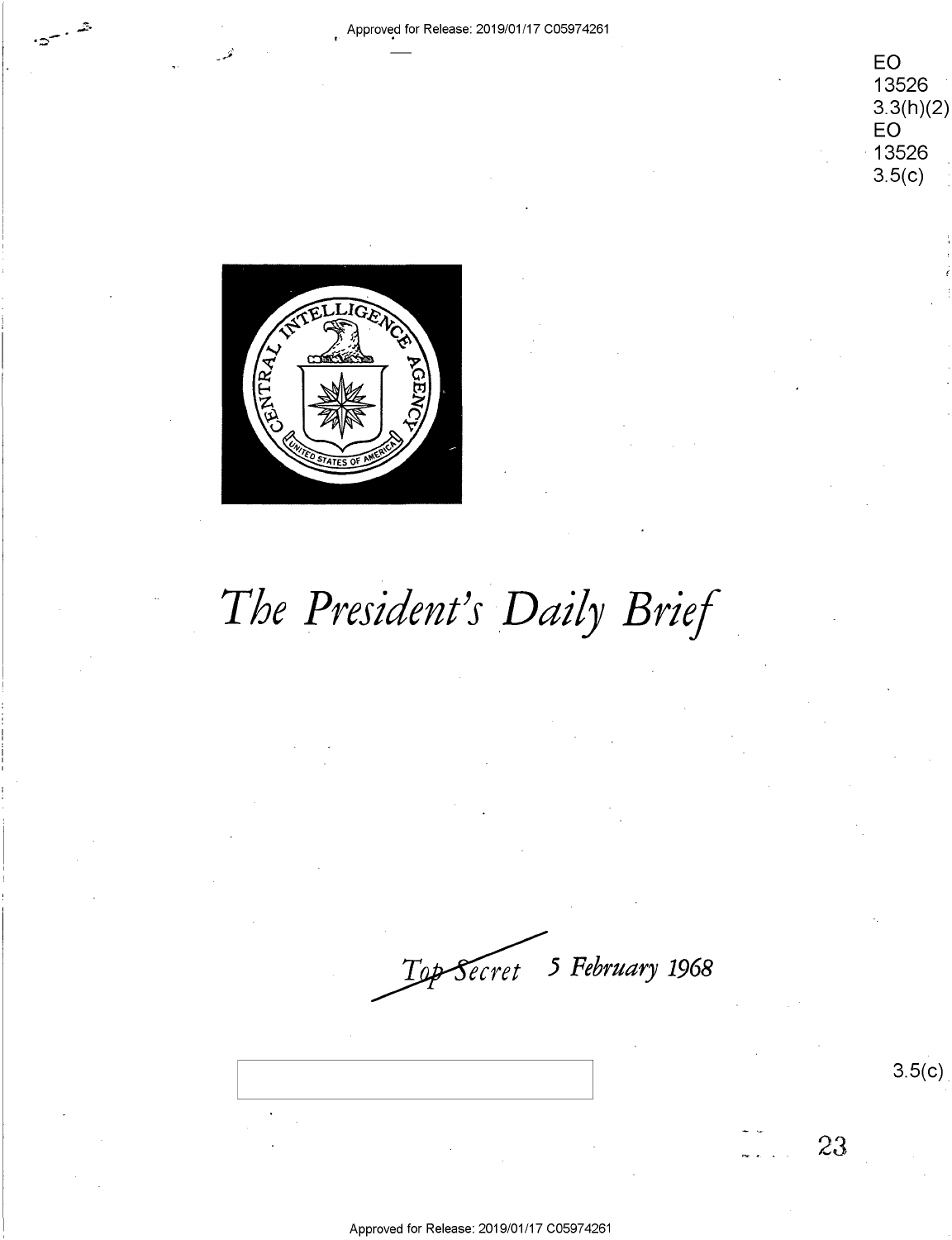

*•\_.r* 

#### DAILY BRIEF DAILY BRIEF-5 FEBRUARY 1968 5 FEBRUARY 1968

1. South Vietnam (as of 5:30 AM 1. South-Vietnam\_- .(as of-5é30 AM EST) EST) <sup>=</sup>

The Khe Sanh area has been quiet The Khe Sanh area has been quiet since the attack on Hill 861 this morning. Seven Americans and 100 North ing. Seven Americans-and 100 North Vietnamese were killed in the four-hour Vietnamese were killed in the four—hour assault. **Example 20** and the 19th node

Sharp fighting continues in Hue, Sharp fighting continues in Hue, as well as in sections of Saigon and as we11.as in sections of Saigon and in several other cities and towns. in several other cities and towns. There are signs that the enemy intends There are signs that the enemy intends to conduct a prolonged offensive against<br>the major population centers. the major population centers.

President Thieu held weekend meet-. President Thieu held weekend meet ings with top South Vietnamese military ings with top South Vietnamese military and civilian officials and with senior US officials, and has agreed to the US officials, and has agreed to the formation of an emergency joint task formation Of an emergency joint task force under Vice President Ky. It will force under Vice President Ky. It Will be concerned with determining priority be concerned with determining priority needs throughout the country, the move-needs.throughout the country, the move ment of food and other essential relief ment of food and other essential relief activities, and the strengthening of in-activities, and the strengthening of in formation and psychological warfare formation and psychological warfare services. TOP SECRET  $\frac{1500}{1000}$ <br>
DAILY BRIRE 3.5(c)  $\frac{1500}{1000}$ <br>  $\frac{1500}{1000}$ <br>  $\frac{1500}{1000}$ <br>  $\frac{1500}{1000}$ <br>  $\frac{1500}{1000}$ <br>  $\frac{1500}{1000}$ <br>  $\frac{1500}{1000}$ <br>  $\frac{1500}{1000}$ <br>  $\frac{1500}{1000}$ <br>  $\frac{1500}{1000}$ <br>  $\frac{$ 

### 2. North Korea 2. North Korea

Pyongyang radio is still giving Pyongyang radio is still giving priority attention to the Pueblo inci-priority attention to-the Pueblo incident, but is making only perfunctory dent, but is making only perfunctory reference to the talks. The radio yesterday merely said that the senior North where, where the control with the sense of the sense of the sense of the sense of the sense of the sense of the sense of the sense of the sense of the sense of the sense of the sense of the sense of the sense of the sense met with the senior member of the US met with the senior member of the U side on 2 and 4 February.

The third and fourth "confessions" (by Lts. Shumacher and Murphy), which were broadcast over the weekend, contained extensive and detailed allega-tained extensive and detailed allega tions concerning the Pueblo's mission tions concerning the Pueblo's mission and course. and'course. \_\*'"\_\_

 $3.3(h)(2)$ 

 $3.5(c)$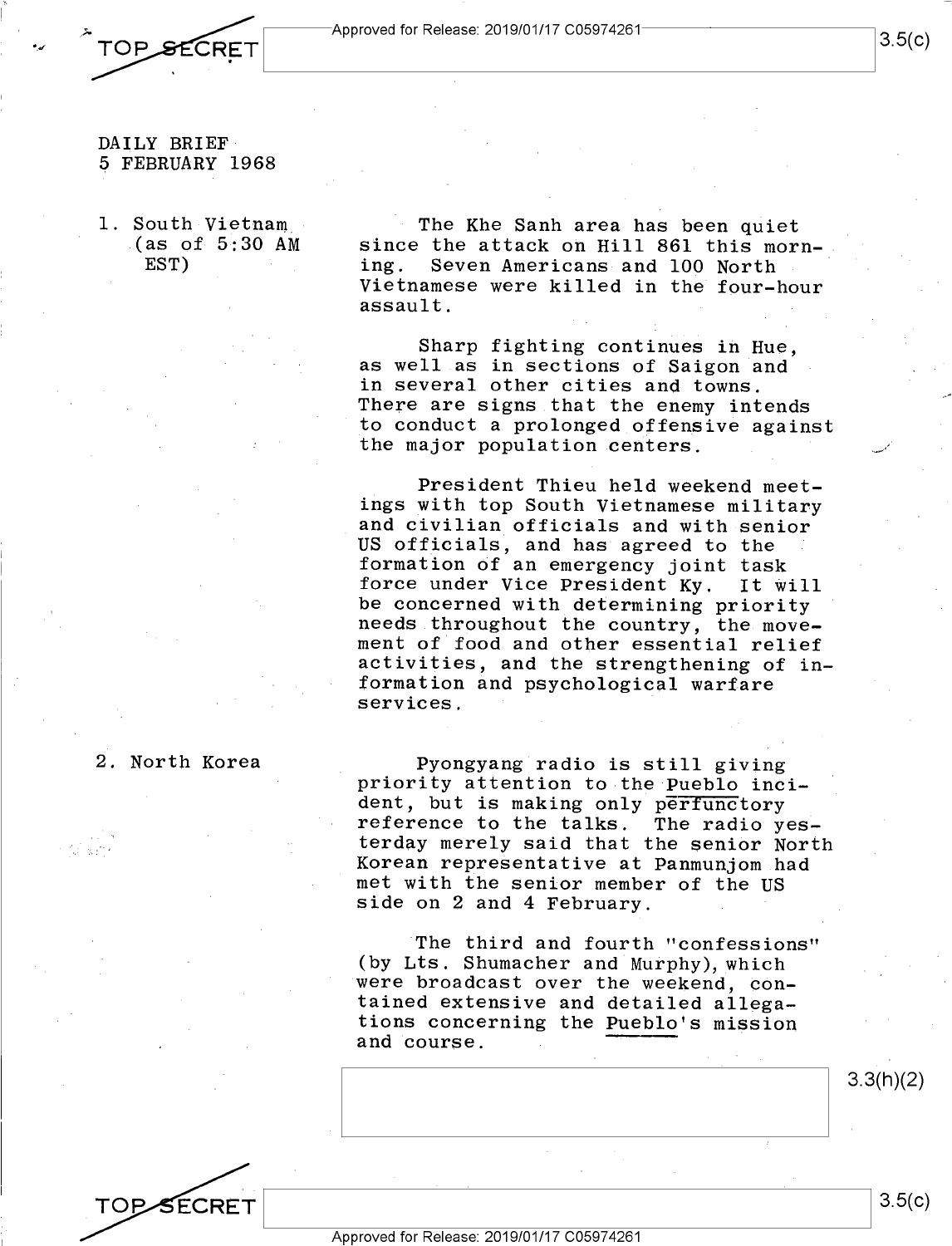

éÓ,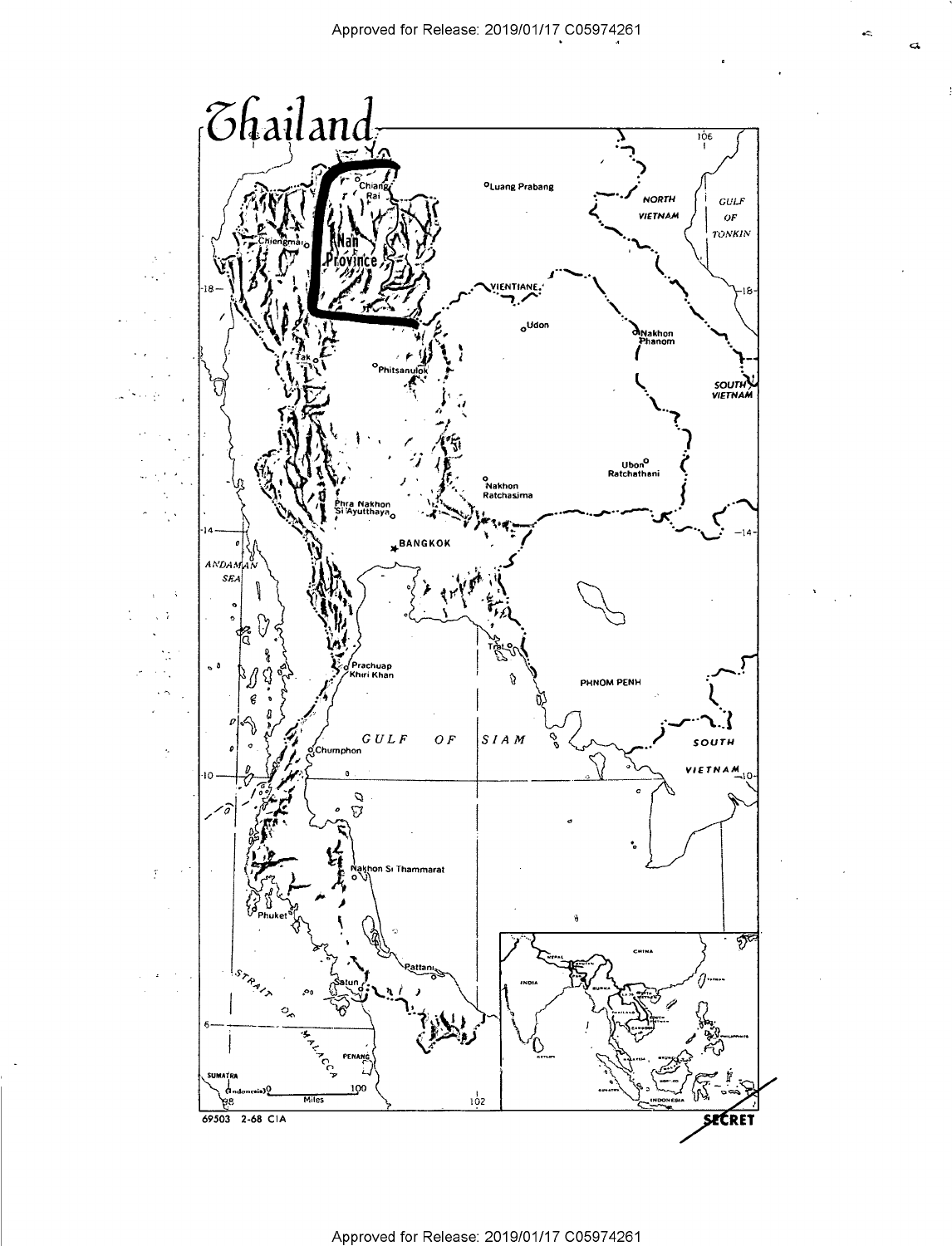3. Thailand

TOP SECRET

3. Thailand 1 Government troops continue to meet strong resistance in northern Nan meet strong resistance in northern Nan Province. The estimated 200 Communist-Province. The estimated 200 Communist led tribesmen in the area are showing led tribesmen in the area are showing considerable tactical skill in harass-considerable tactical skill in harass ing and evading the government forces. ing and\_evading the government forces. Recent government losses have been high. Recent government losses have been high.

> The Thai Communists have been work-The Thai Communists have been work ing with these tribal people for several years and have succeeded in extending their influence over a number of ing their influence over <sup>a</sup> number of villages. Several hundred Thai tribes-villages. Several hundred Thai tribesmen have received military training in men have received military training in Laos and North Vietnam, and are appar-Laos and North Vietnam, and are apparently getting important support from ently getting important support from Communist elements across the border in Communist elements across-the border in Laos. Laos.

4. Soviet Union

Ambassador Dobrynin told Ambassa-4. Soviet Union - Ambassador Dobrynin told Ambassador Thompson a couple of weeks ago that he expected a decision within about a he expected <sup>a</sup> decision within about <sup>a</sup> month on the consular convention and month on the consular convention and cultural exchange agreement. Dobrynin cultural exchange agreement. Dobrynin now claims that the <u>Pueblo</u> affair and whether the contract of the progress he vietnam have set back the progress he had hoped to make on bilateral ques-had hoped to make on bilateral questions. He believes, however, that if tions. He believes, however, that if the Korean problem were settled, the the Korean problem were settled, the Soviet Government would give its go-Soviet Government would give its goahead. ahead. '

#### 5. Saudi Arabia - Yemen

5. Saudi Arabia – King Faysal told Ambassador Eilts on Friday that he has decided to re-Yemen ' on Friday that he has decided to resume arms aid to the Yemeni royalists. sume arms aid to the Yemeni royalists. Faysal says it will continue until Faysal says it will continue until "the Soviets and their Syrian, Algerian, and Iraqi puppets" stop helping the rend in the puppers stop norping the iom computer of the substitutions. The ambassador tried to dis-.<br>suade the King, but evidently without success. success. —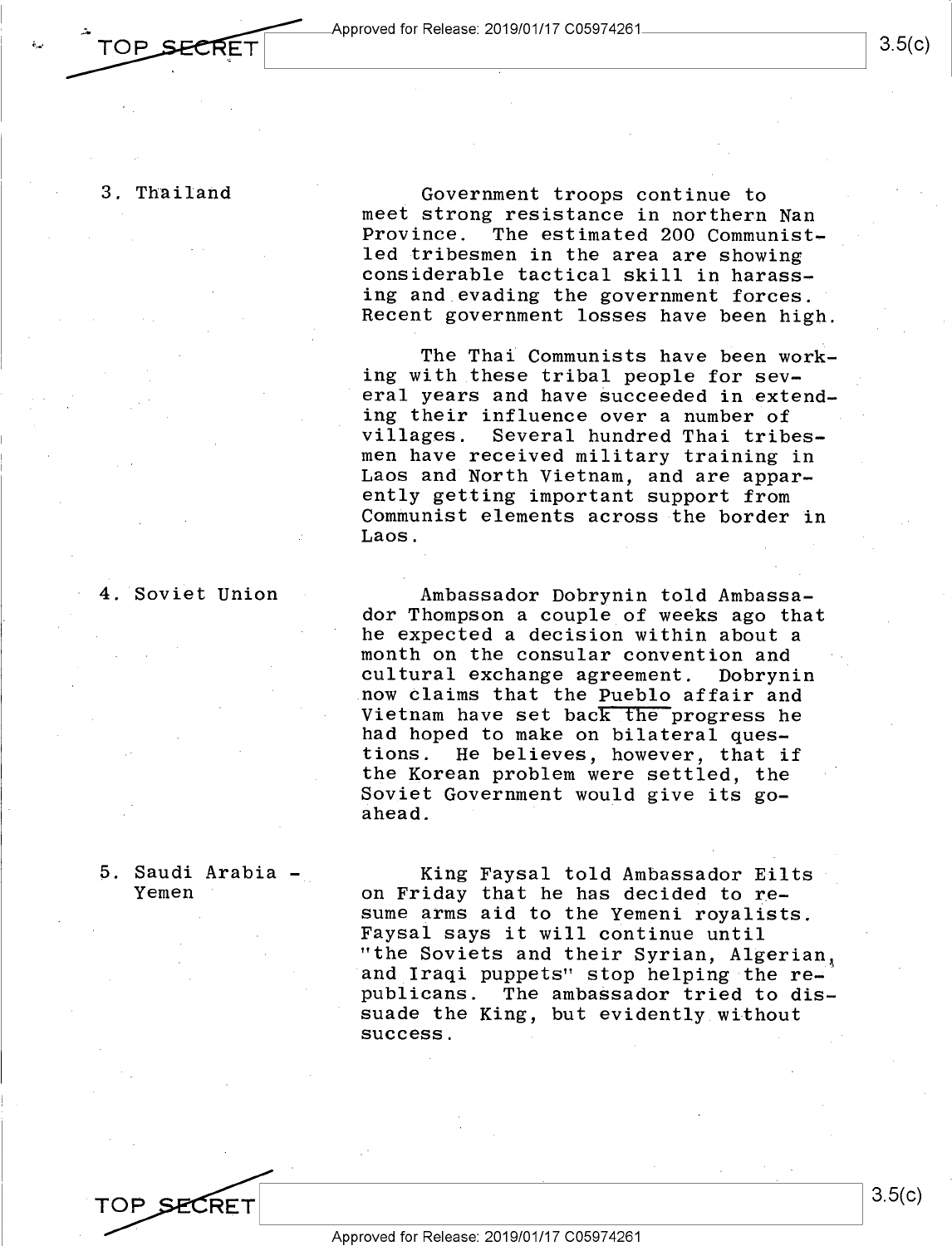$\begin{array}{|c|c|c|}\hline \quad & {\rm Approved for Release: 2019/01/17 C05974261} \ \hline \end{array} \hspace{0.25cm} \begin{array}{|c|c|c|c|}\hline \quad & {\rm Approved for Release: 2019/01/17 C05974261} \ \hline \end{array}$ 

## 6. Cyprus 6. Cyprus

**TOP SECRET** 

a-J'

 $3.3(h)(2)$ 

Turkish newspapers are saying that . Turkish newspapers are saying that Turkish Foreign Ministry officials are Turkish FOreign Ministry officials are somewhere in Europe and are speculating somewhere in Europe and are speculating about secret talks with the Greeks. The next move will probably be a blast from Makarios; he has been working overtime Makarios; he has been working overtimeto sabotage any bilateral efforts be-to sabotage any bilateral efforts be tween the two countries to arrive at a solution. solution.

TOP SECRET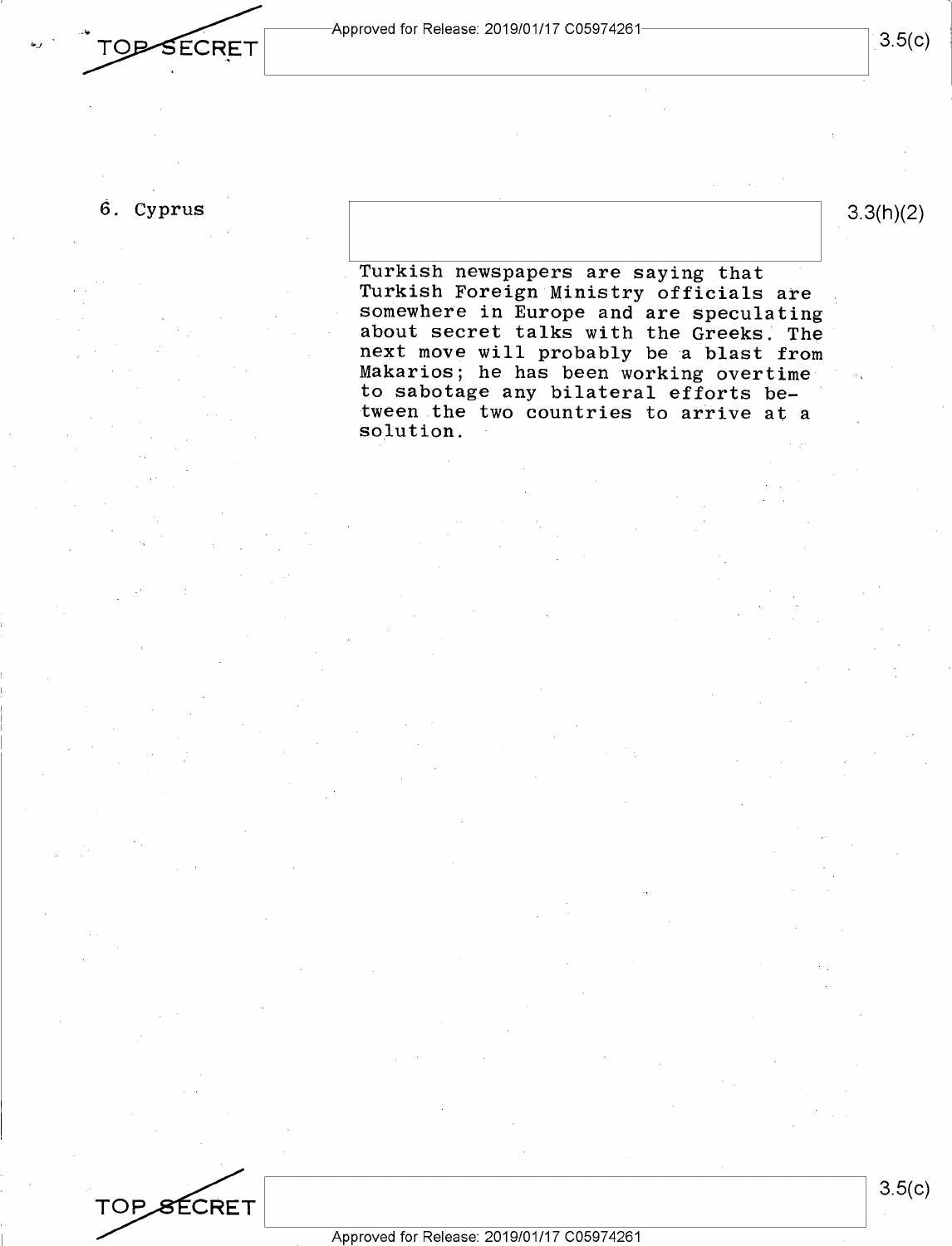Top Secret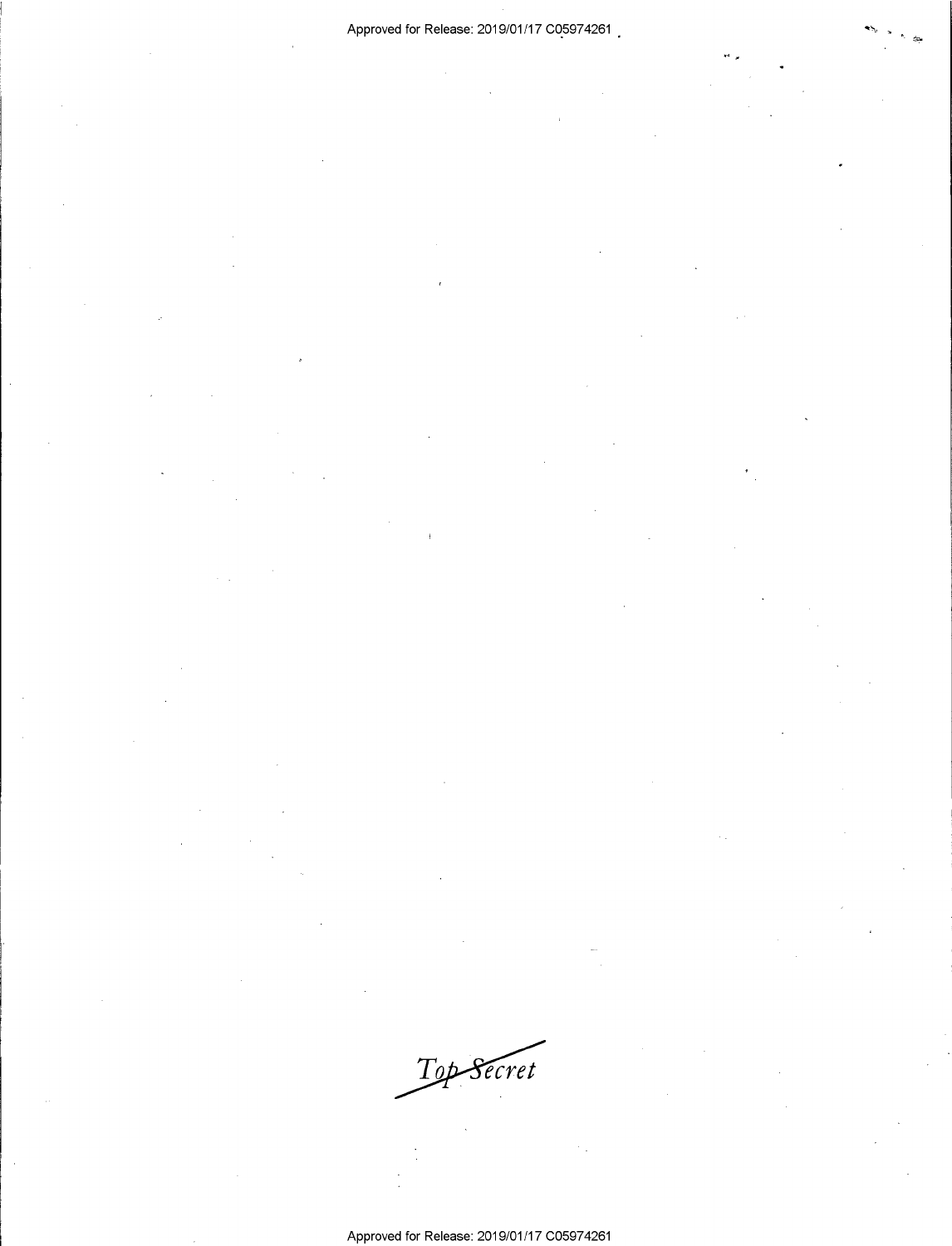- 52

 $\label{eq:2.1} \lim_{\lambda\to 0}\frac{\ln\lambda^2\frac{\lambda^2\sigma^2}{\lambda^2}}{1-\lambda^2}\,.$ 

Top-Secret



## FOR THE PRESIDENT'S EYES ONLY

## Special Daily Report on North Vietnam

 $3.5(c)$ **Top Secret** 16 5 February 1968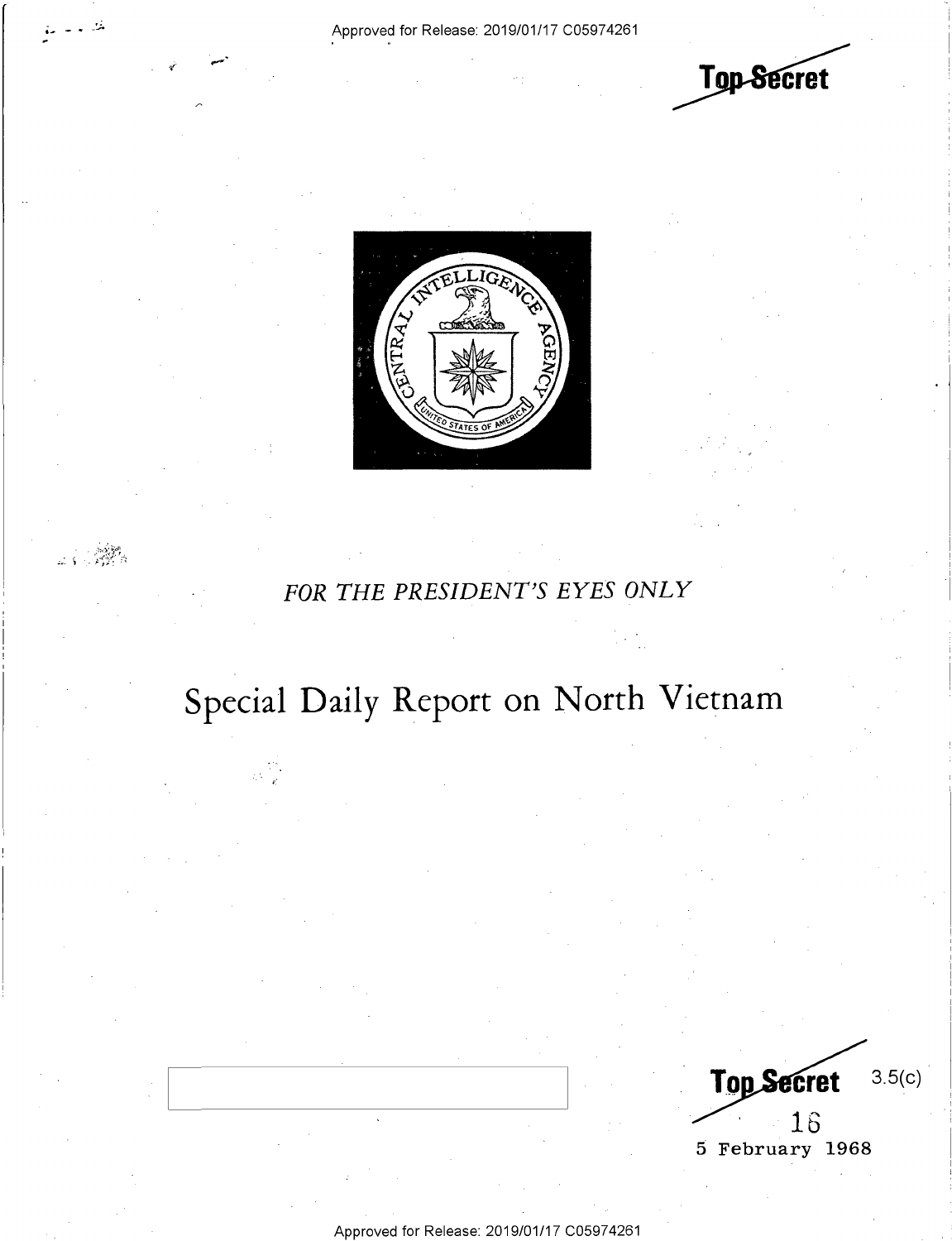1-...—

### Special Daily Report on North Vietnam Special Daily Report on North Vietnam for the President's Eyes Only for the President's Eyes Only

## 5 February 1968 5 February 1968

## I. NOTES ON THE SITUATION I. NOTES ON THE SITUATION'

Hanoi on the Current Offensive: The Communist Hanoi on the Current Offensive: The Communist military offensive is still being portrayed by Hanoi and the Liberation Front as a spontaneous popular and'the Liberation Front as <sup>a</sup> spontaneous popular uprising of "revolutionary forces" aiming at over-uprising\_of "revolutionary forces" aiming at over throwing and replacing the Saigon government. The throwing and replacing the Saigon government. The political and military role of the Liberation Front political and military role of the Liberation Front seems tq be downplayed deliberately. The "revolution," seems to be downplayed deliberately- The "revolution," as the Communists call the offensive, is said to have as the Communists call the offensive, is said to have generated new, broadly based organizations which, in generated new, broadly based organizations which, in conjunction with the Front, will eventually establish conjunction with the Front, will eventually establish a coalition government for South Vietnam. These new a-coalition-government for South Vietnam. These new organizations, the propaganda insists, are winning Organizations, the propaganda insists, are winning popular support, but there is an urgent note in Viet-'popular support, but there is an urgent note in Viet namese Communist statements stressing the benefits of joining in the struggle or of at least supporting it. joining in the struggle or of at least supporting\_it.

On the political side, the Communists claim the On the political side, the Communists claim the military offensive has brought about the formation of military offensive has brought about the formation of political "alliances" throughout the country which political "alliances" throughout the country which' are supported by such noncombatant groups as students, are supported by such noncombatant groups as students, intellectuals, women, and businessmen, but whose actual composition and organization have not been actual composition and organization have not been spelled out. These alliances, the propaganda implies, will have a key role in setting up a coalition gov-will have <sup>a</sup> key role in setting up <sup>a</sup> Coalition gov ernment. An appeal from the alliance in Hue, broad-ernment. An appeal from the alliance in Hue, broad cast by the Viet Cong radio on 2 February, stated cast by the Viet Cong radio on 2 February, stated this objective most clearly. For the first time, it this objective most clearly. For the first time, it claimed that one of the alliance's goals was the es-claimed that one of the allianceis goals was the es tablishment of a "national coalition administration" tablishment of a "national coalition administration" in the South and the setting up of normal relations with the North in order to effect reunification. Pre-with the North in order to effect reunification. vious appeals by Saigon and Hue "alliances" as well as vious appeals by Saigon and Hue "alliances" as well as by a so-called "National Leadership" of the "Alliance" have called for negotiations with the Front, but not have called for negotiations with the Front, but not for the formation of a coalition government or the for the formation of <sup>a</sup> coalition government or the. reunification of Vietnam. reunification of Vietnam. SECTIFY THE SECTION SECTION AND THE SECTION AND THE SECTION OF THE SECTION AND INTEREST THE SECTION AND THE SECTION OF THE SECTION AND THE SECTION AND THE SECTION OF THE SECTION OF THE SECTION AND THE SECTION AND THE SECT \_Pre—

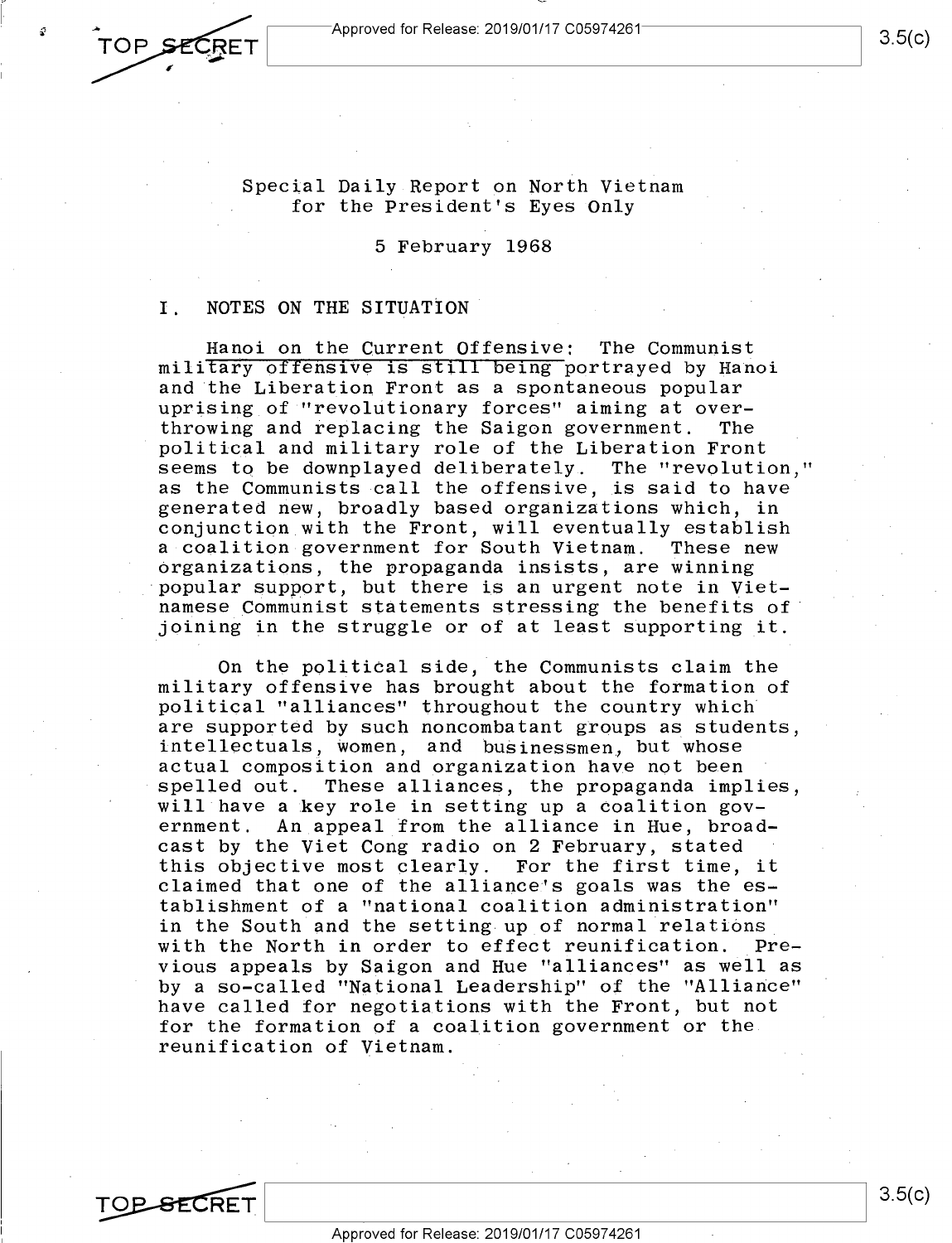The military struggle is also being portrayed The military struggle\_is also being portrayed as based on popular support. Most recent statements by Hanoi and the Front avoid singling out the Viet by Hanoi and the Front avoid singling out the Viet Cong ("Liberation Armed Forces") as the focal point Cong ("Liberation Armed Forces") as the focal point of the Communist military effort and imply that the of the Communist military effort and imply that the offensive has spawned new "revolutionary" military offensive has spawned new "revolutionary" military forces. A Front broadcast on 3 February, carrying forces. A.Front broadcast on 3 February, carrying an appeal from the Viet Cong command, praised the an appeal from the Viet Cong command, praised the ''revolutionary people" for "simultaneously" rising "revolutionary people" for "simultaneously" rising up. It also hailed the "insurrectionary troops" up. It also hailed the "insurrectionary troops" and patriotic armed forces in the "revolutionary and patriotic armed forces in the "revolutionary army" for rising up and "coordinating" their struggle army" for rising up and "coordinating" their struggle with the Viet Cong, and called for united action against the common foe. In a broadcast the same day, against the common foe. In <sup>a</sup> broadcast the same day, Hanoi also praised the "revolutionary forces." It Hanoi also praised the "revolutionary forces." It claimed such forces in Saigon were responsible for the "armed uprising" and that they had created an the "armed uprising" and that they had created an "insurrection committee" that eventually would es-. "insurrection committee" that eventually would establish a "revolutionary administration" in the city. tablish <sup>a</sup> "revolutionary administration" in the city. A similar revolutionary group has been formed in the A similar revolutionary grOup has been formed in the Tri-Thien-Hue area (Quang Tri, Thua Thien provinces), Tri—Thien—Hue area (Quang Tri, Thua Thien provinces), according to another Hanoi broadcast. These groups, according to another Hanoi broadcast. These groups, abool and the matter strong and the groups, the people for support or cooperation, and have the people for support or cooperation, and have promised position, rewards, and safety in return.

There is virtually no evidence of any substance There is virtually no evidence of any substance to these Communist claims. Even the existence of to these Communist\_claims. Even the existence of the "revolutionary organizations" and "alliances" the "revolutionary organizations" and "alliances" is unproved and there is nothing to suggest they is unproved and there is nothing to suggest they have any popular support or following. The Commu-have any popular support or following. The Communists' purpose in creating such an organizational nists' purpose in creating such an organizational facade remains unclear. They may have intended to facade remains unclear. They may have intended to use it to help set up a "coalition government" if use it to help set up <sup>a</sup> "coalition government" if their offensive won popular support, and they may their offensive won popular support, and they may still intend to do so even though this has not hap-still intend to do so even though this has not hap pened. They could also use these organizations as pened. They could also use these organizations as scapegoats for a failure of their "uprising" if their scapegoats for <sup>a</sup> failure\_of their "uprising" if their current efforts peter out.

Several Hanoi commentaries have suggested that \_Several Hanoi commentaries have suggested that the current military offensive is but one battle in the current military offensive is but one battle ina more prolonged struggle. The Hanoi party paper <sup>a</sup> more prolOnged struggle. The Hanoi party paper ' on 3 February said the current fighting was creating on.3 February said the current fighting was creating conditions for additional military victories. The conditions for additional military victories. The North Vietnamese Army journal the previous day called 'North Vietnamese Army journal the previous day called for the southern forces to maintain and develop their for the southern forces to maintain and deve10p their victories, enlarge their fronts, and develop their 'victories, enlarge their fronts, and develop their revolution. revolution.

SECRET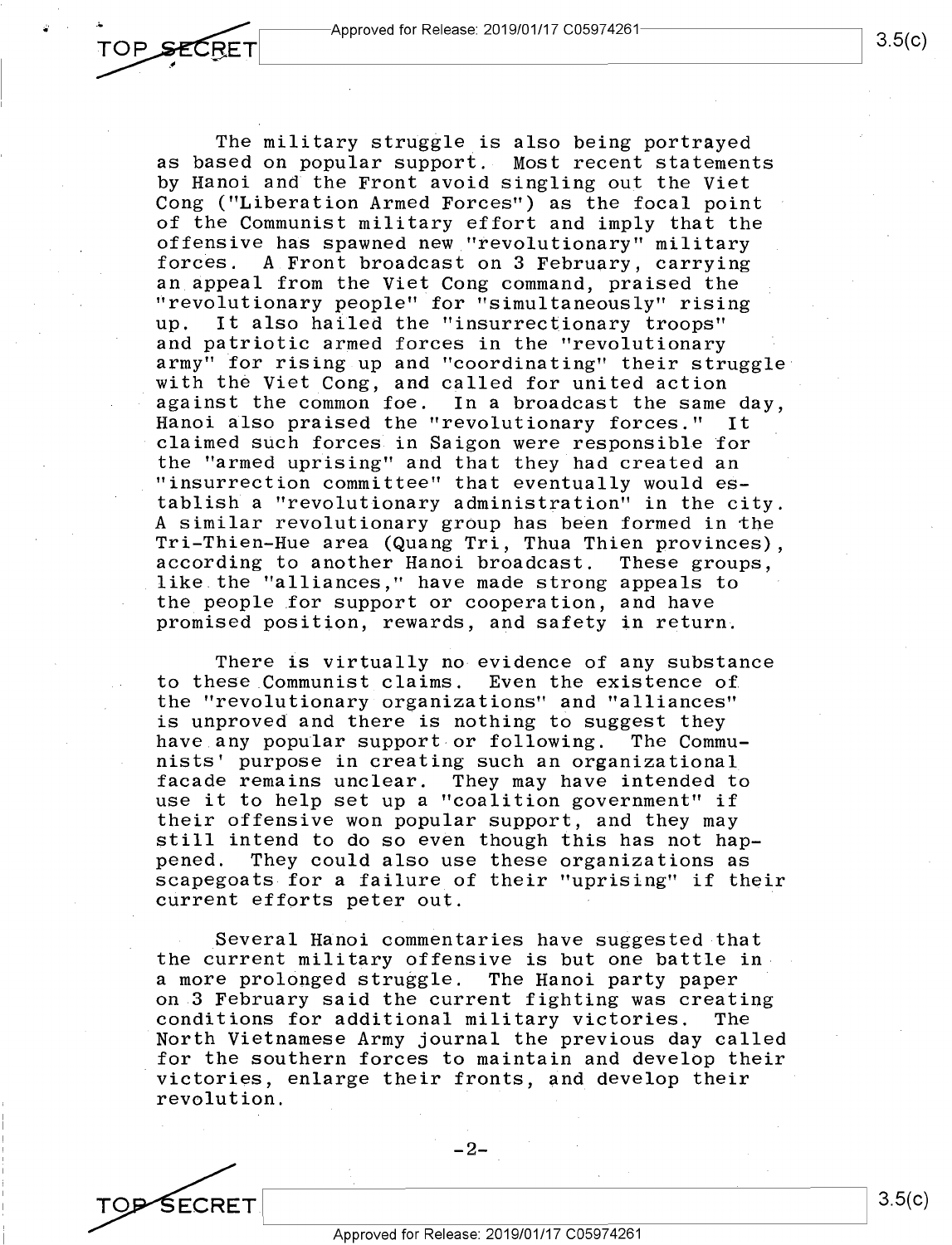J ' **;.OP s~** Approved for Release: 2019/01/17 C05974261 Approved for Release: 2019/01/17 C05974261 **3.5**<br>TOP SECRET **Approved for Release: 2019/01/17 C05974261** 3.5

3.3(h)(2)

\* \* \*

Trade Mission to Singapore: Lee Kuan Yew has told Ambassador Galbraith that a North Vietnamese told Ambassador Galbraith that a North Vietnamese trade mission will be coming to Singapore "imminently." trade mission will be coming to Singapore "imminently." Lee believes that the North Vietnamese coming at this Lee believes that the North Vietnamese coming at this time is part of a coordinated effort, related to the time is part of <sup>a</sup> coordinated effort, related to the current offensive in the South, to embarrass the US current offensive in the South, to-embarrass the US and to try to discourage those who support the US in and to try to discourage those who support the US in Vietnam. Vietnam. ' ,

 $\pm$  Lee concluded his talk with the ambassador by saying, "Do not worry. There will be no trade." saying, "Do not worry. There will be no trade."

\* \* \*

\*

\*

II. NORTH VIETNAMESE REFLECTIONS OF US POLITICAL ATTITUDES ON THE WAR ATTITUDES ON THE WAR

\*

Effects of Tet Offensive: Hanoi, in a broadcast . Effects of Tet Offensive: Hanoi,in <sup>a</sup> broadcast beamed in Vietnamese to South Vietnam on 2 February, beamed in Vietnamese to South Vietnam on.2 February, offered its analysis of the effects the Communist Tet offered its analysis of the effects the Communist Tet offensive was having on the US political scene. It .offensive was having on the US political scene. It reported that both Saigon and Washington were in a reported that both Saigon and Washington were in <sup>a</sup> "fever" and that the first person to lose grace was "fever" and that the first person to lose grace was "old US Ambassador Bunker." The broadcast played up "old US-Ambassador Bunker." The broadcast played up alleged consternation in US Government circles over alleged consternation in US Government circles over the Viet Cong penetration of the "impenetrable" US the Viet Cong penetration of the "impenetrable" US Embassy and claimed that hundreds of Americans were Embassy and claimed that hundreds of Americans were killed or wounded in that attack alone. Continuing killed or wounded in that attack alone. Continuing in this vein, the broadcast reported that the per-in this vein, the broadcast reported that the per son with the biggest headache in Saigon was General son with the biggest headache in Saigon was General Westmoreland whose "boastful nature" has been truly Westmoreland whose "boaStful nature" has been truly exposed by the events of the past three days. As a exposed by the events of the past three days. As <sup>a</sup> result of Westmoreland's boasting, the broadcast result of Westmoreland's boasting, the broadcast contends, President Johnson could not eat and sleep contends, President Johnson could not eat and sleep properly. He was confused "as the man in the moon."

 $-3-$